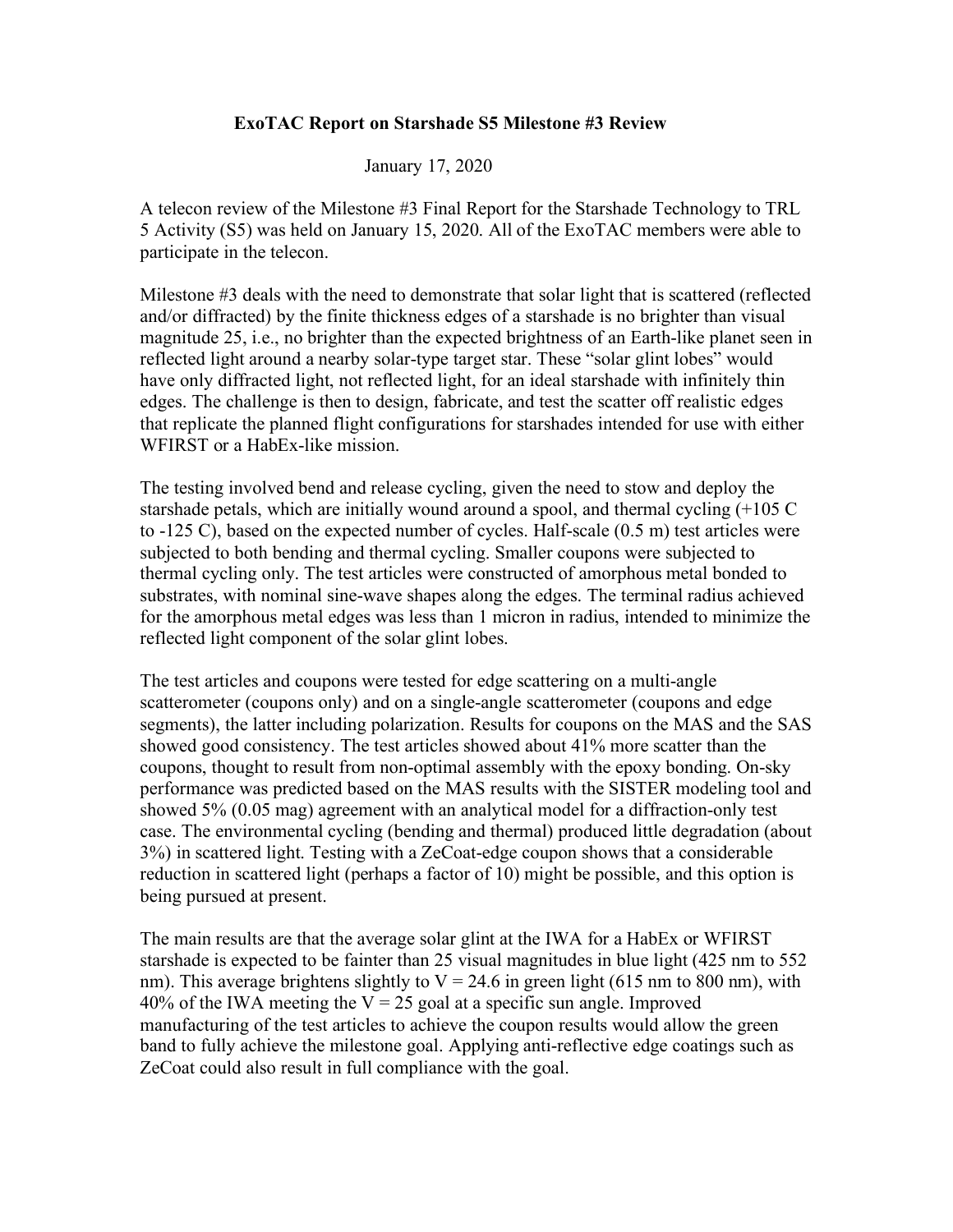The ExoTAC requests that more information be made available about the information plotted in the Backup Charts 25 and 27, perhaps in tables to be inserted into the Final Report where those edge scatter figures appear in Appendices D and E. Our concerns deal with the source of the peaks in these figures, e.g., whether there are systematic errors due to mounting the coupons in non-blackened brackets for scatterometer testing, as well as manufacturing issues with the test articles.

The ExoTAC also requests that the explanation for the SCSR of 1.41 being caused by manufacturing problems be clarified in the Final Report where the value is listed (Table 4 on p. 28), if that is indeed the likely cause. Further work by the S5 team should help clarify the situation (see the suggestions below, particularly regarding Chart 19).

Overall, the ExoTAC believes that Milestone #3 has been met and congratulates the entire team on their excellent efforts to advance the technology readiness levels of the elements in the S5 activity. The careful documentation of sample preparation and of testing methods are particularly appreciated. We note, however, that for this edge scatter technology maturation to advance the ExoTAC believes that future Milestones need to reflect a revisit and change to the assumed Stressing Condition for the edges based on the results of this work, as further explained in the suggestions below as well as in the discussions at the meeting.

We thank Stuart Shaklan, Evan Hilgemann, Dylan McKeithen, Douglas Lisman, Stefan Martin, David Webb, and the other S5 team members for their presentations and comments during the review.

#### **Exoplanet Exploration Program TAC Members**

Alan P. Boss (Chair), Carnegie Institution

Rebecca Oppenheimer, American Museum of Natural History

Joe Pitman, Heliospace Corporation

Lisa Poyneer, Lawrence Livermore National Laboratory

Steve T. Ridgway, National Optical Astronomy Observatory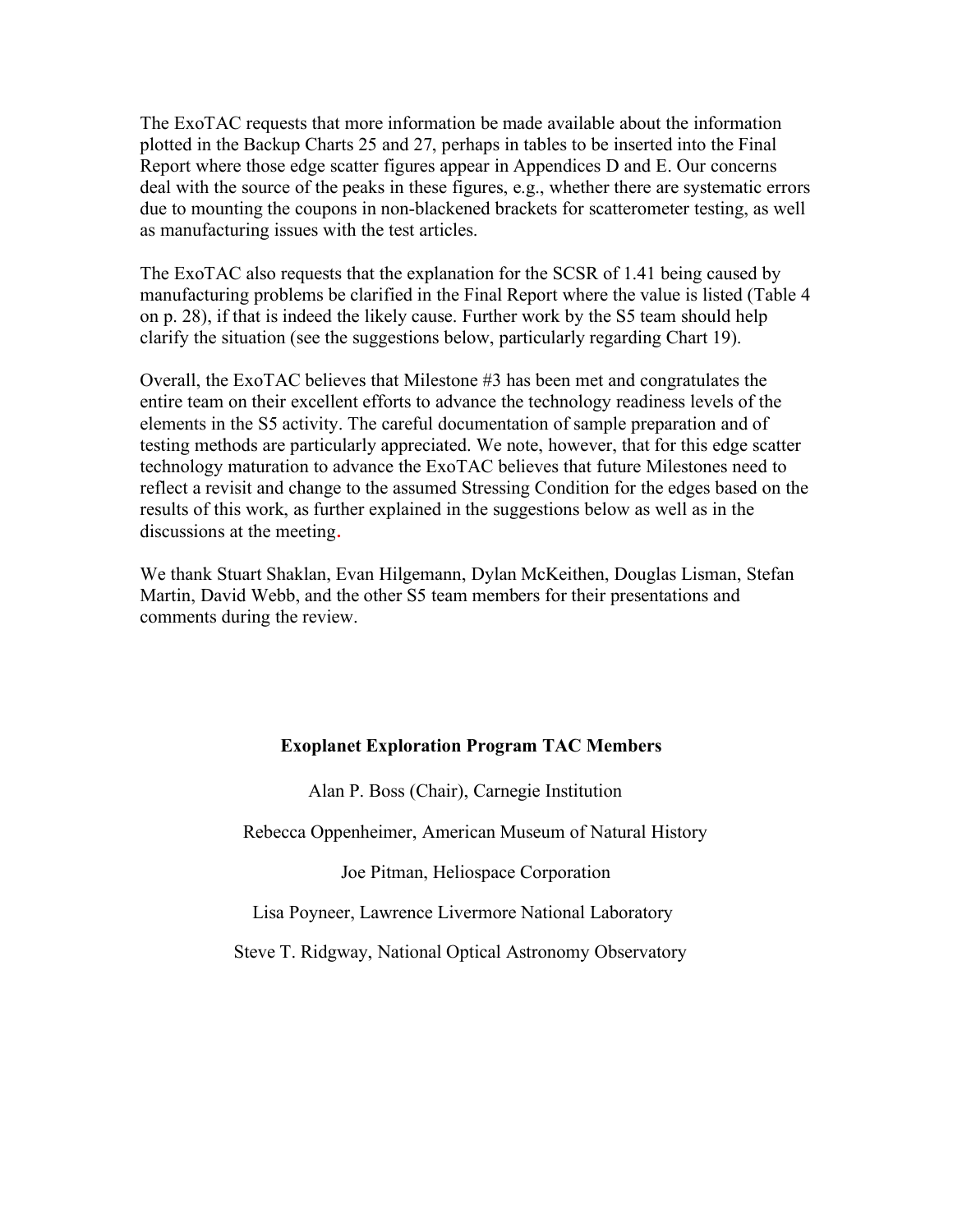## **Suggestions for future work from Joe Pitman:**

Chart 3

• Future work needs to consider higher frequency cycling effects, such as vibrations.

### Chart 7

• Future work could use these same 0.5m long otherwise full-scale articles with symmetry and anti-symmetry BC's at one end to be actual full-scale test results.

## Chart 8

• Request that the internal member loads/stresses developed in these test articles be compared to the estimated DLL's for the petal edges to understand more clearly whether or not we've met the Stressing Condition definition of TRL test criteria.

## Chart 12

• Suggest adding evidence (such as the correlation with model predicts) of actions or measurements taken that firm up there was minimal leakage or losses.

# Charts 26, 27, and 36

• Please provide more detailed and direct comparison of the pre to post environmental testing changes in the scatter, in direct support of the defined MS as well as to inform the technology maturation work strategies going forward, including considering annealing of the materials as well as making more refined measurements in the future.

# Chart 19

- From materials presented and associated discussions it appears the environmental testing completed on the test articles might have made no difference in the scatter characteristics, both in the test articles directly and in the system analyses completed, meaning that environments tested are not the Stressing Condition required to be achieved in TRL maturation testing per NPR 7120.8. Instead it appears the far larger cause and likely Stressing Conditions of scatter for these edges is in the manufacturing, assembly and repair processes used in these test articles. Please add additional details to support these two assertions if they hold and please consider describing the best path forward to meet TRL maturation criteria.
- Please assess and provide evidence for what the Stressing Condition and Relevant Environments are to mature the technology for Petal Edges going forward.